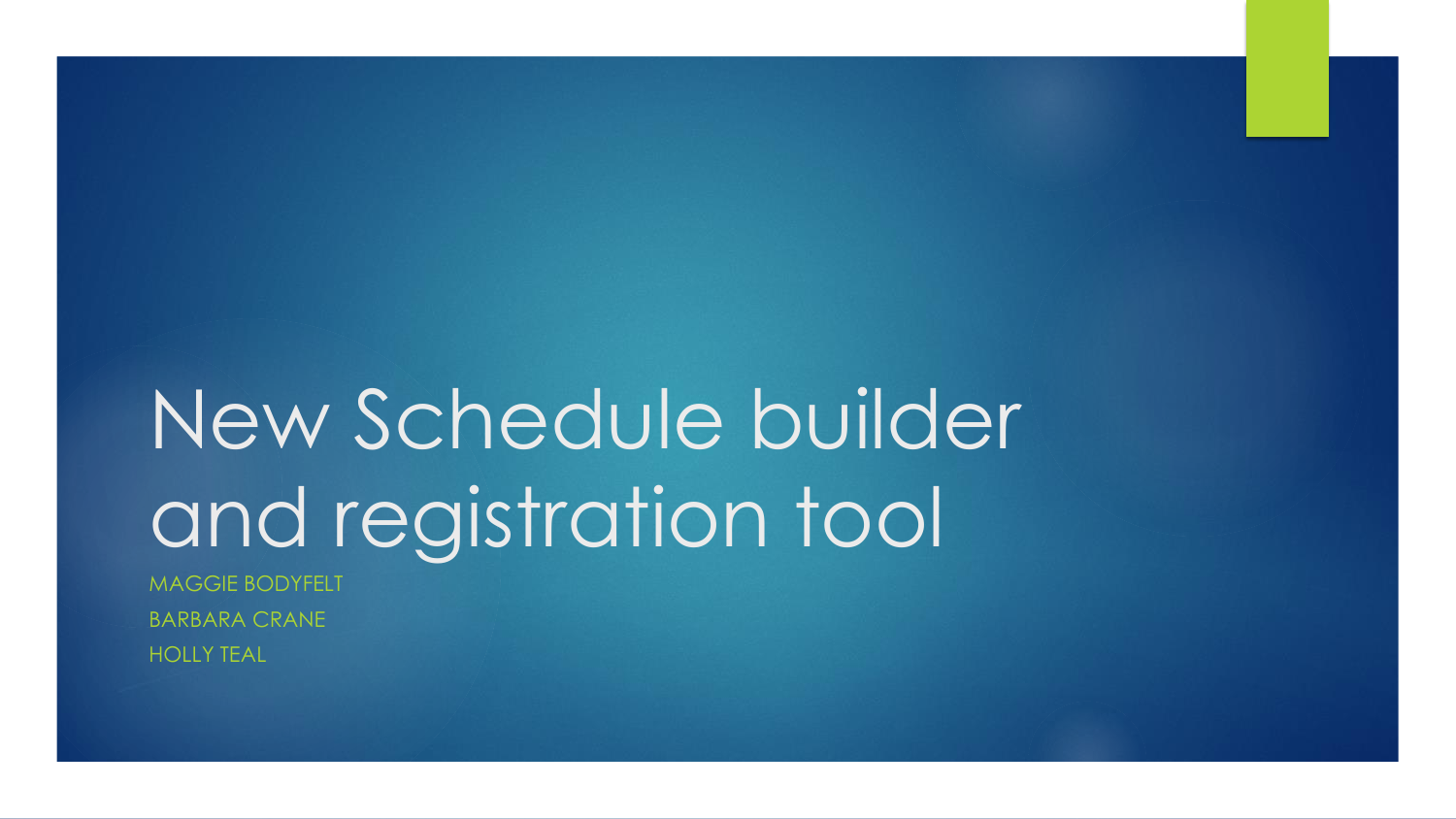### Background – Why?

- ▶ We saw a product that could improve how we look up classes and build schedules while still making it easy for students to register for classes.
- As a campus effort, several faculty and staff reviewed a few different products and selected the one that you are about to see.
- We are excited that this product is ready for you to try!

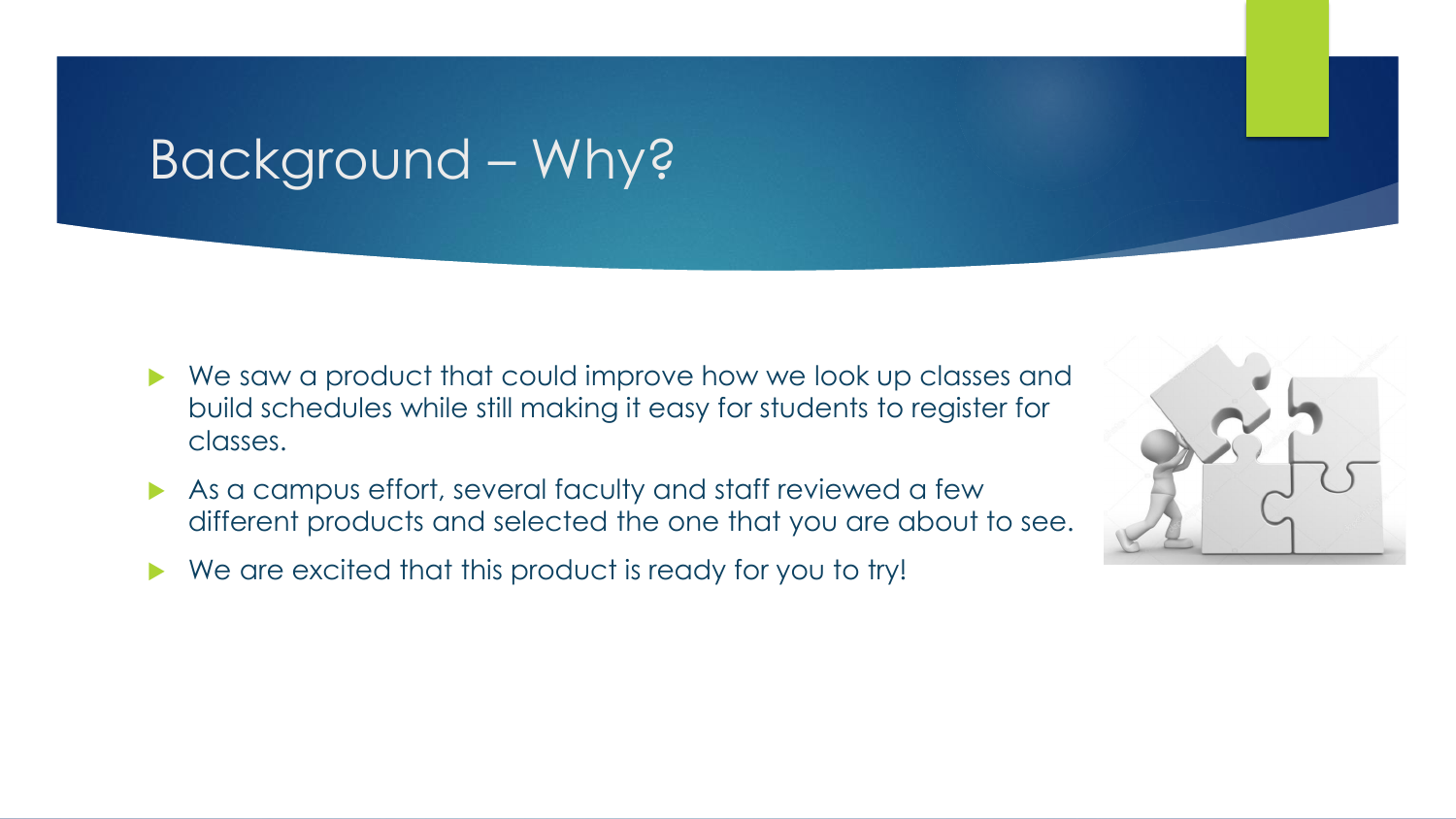

- features **The day/time schedules are** automatically displayed as courses are entered
	- Sort by morning, mid-day, evening
	- Add in time restrictions (athletics, work schedules, other)
	- Can show only open classes by toggling off full and waitlisted
	- Limit campus options
	- And more …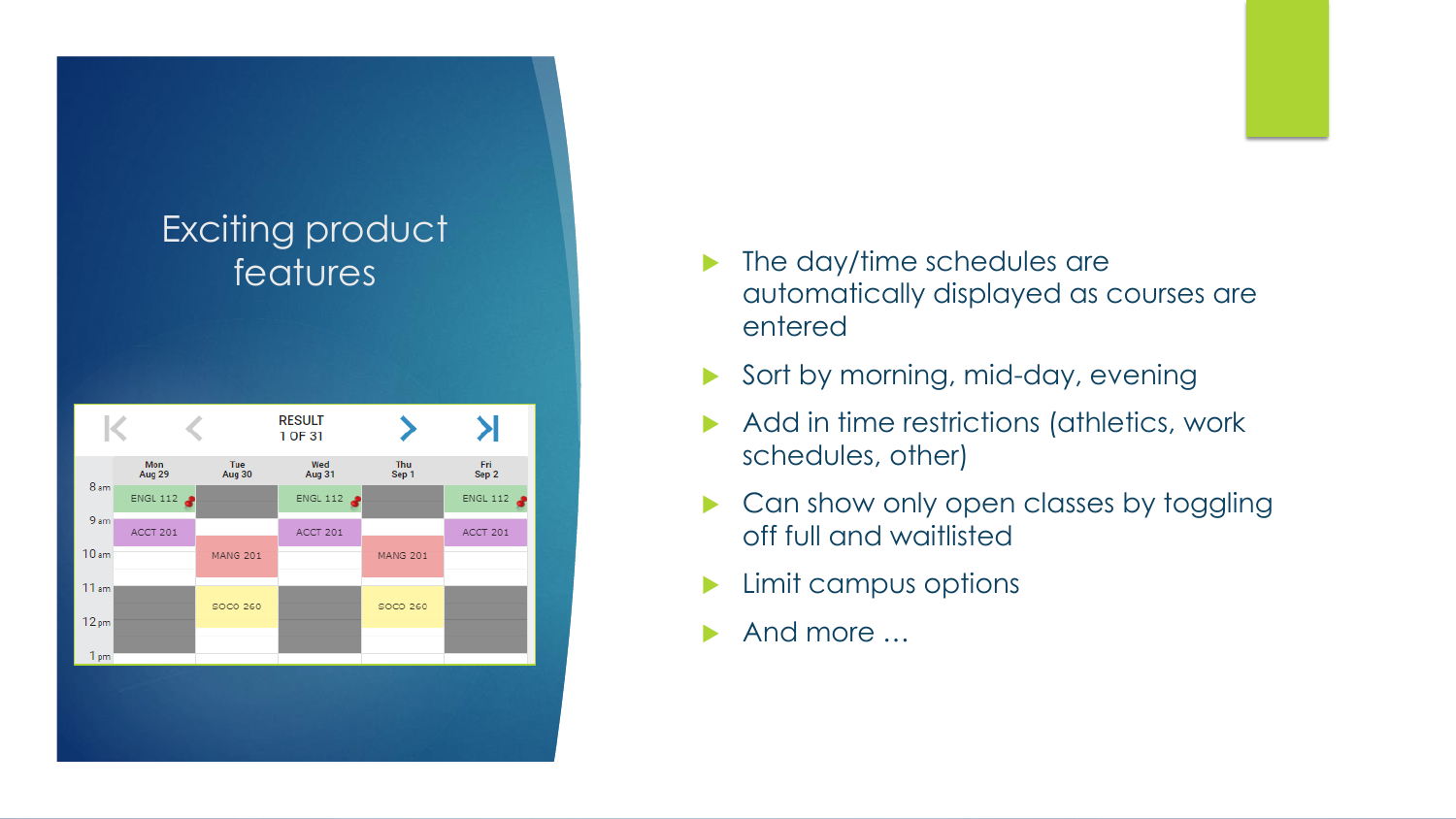# How does this

#### No change to the process

The student should review DegreeWorks and work with their advisor to select the courses they need in the next semester.



### impact advising?<br>and a lust adds options while you are advising

- Easily restrict your advising session to open classes only
- Students can save the list of courses during the advising appointment
- Find schedules options before looking at a course substitution/waiver
- Virtual advising Use the Share button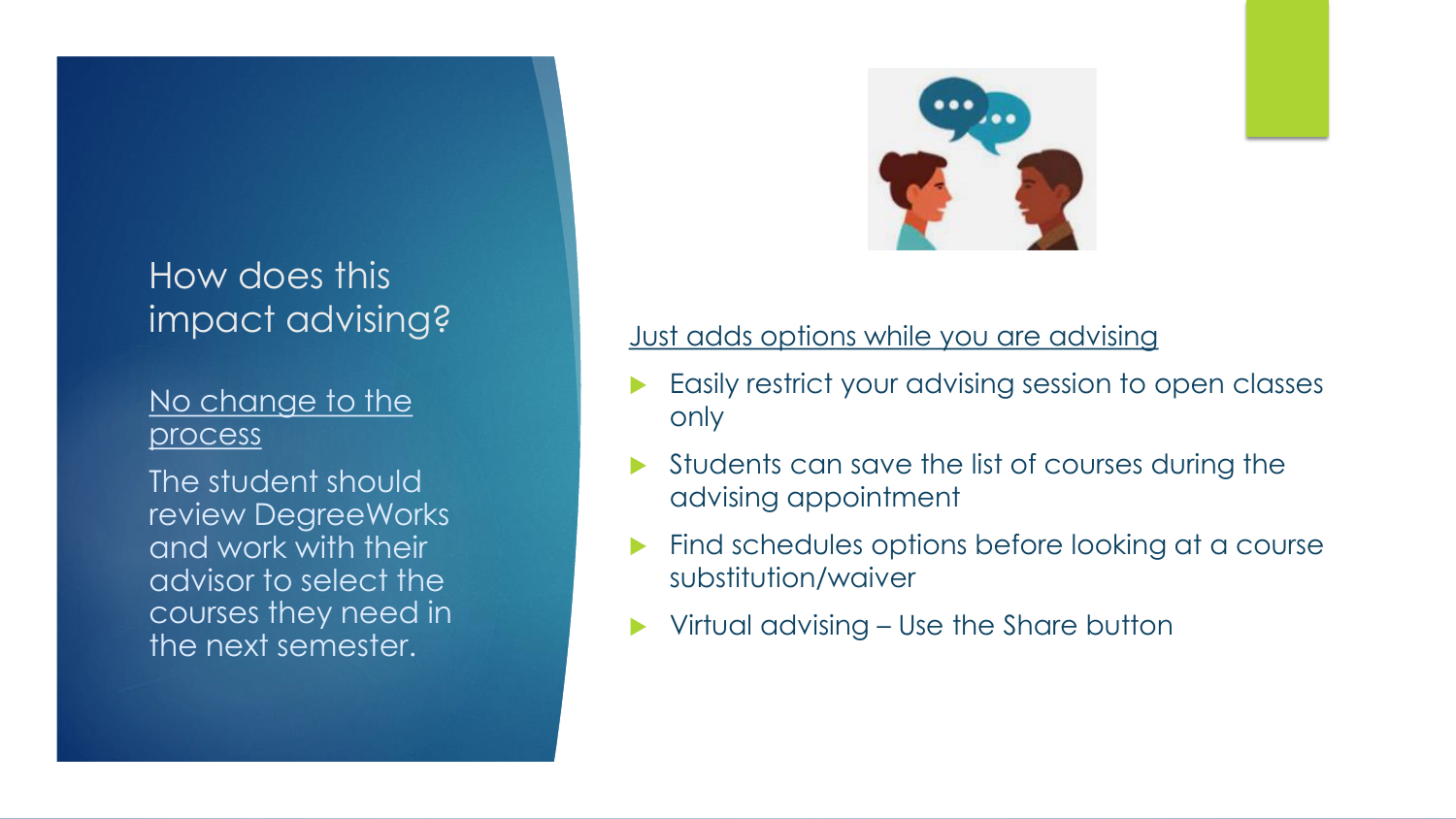### General Tips

Students must Sign In. This allows them to see their registration dates, holds, save favorites prior to their registration day and/or register on their day.



**Campus preferences MUST be entered before courses** 

| Campuses: None Select |                    |        |
|-----------------------|--------------------|--------|
| Main Campus           | Online (RNBSN)     |        |
| Montrose Campus       | <b>WCCC</b>        |        |
| Online                |                    |        |
| <b>SELECT ALL</b>     | <b>SELECT NONE</b> | CI OSE |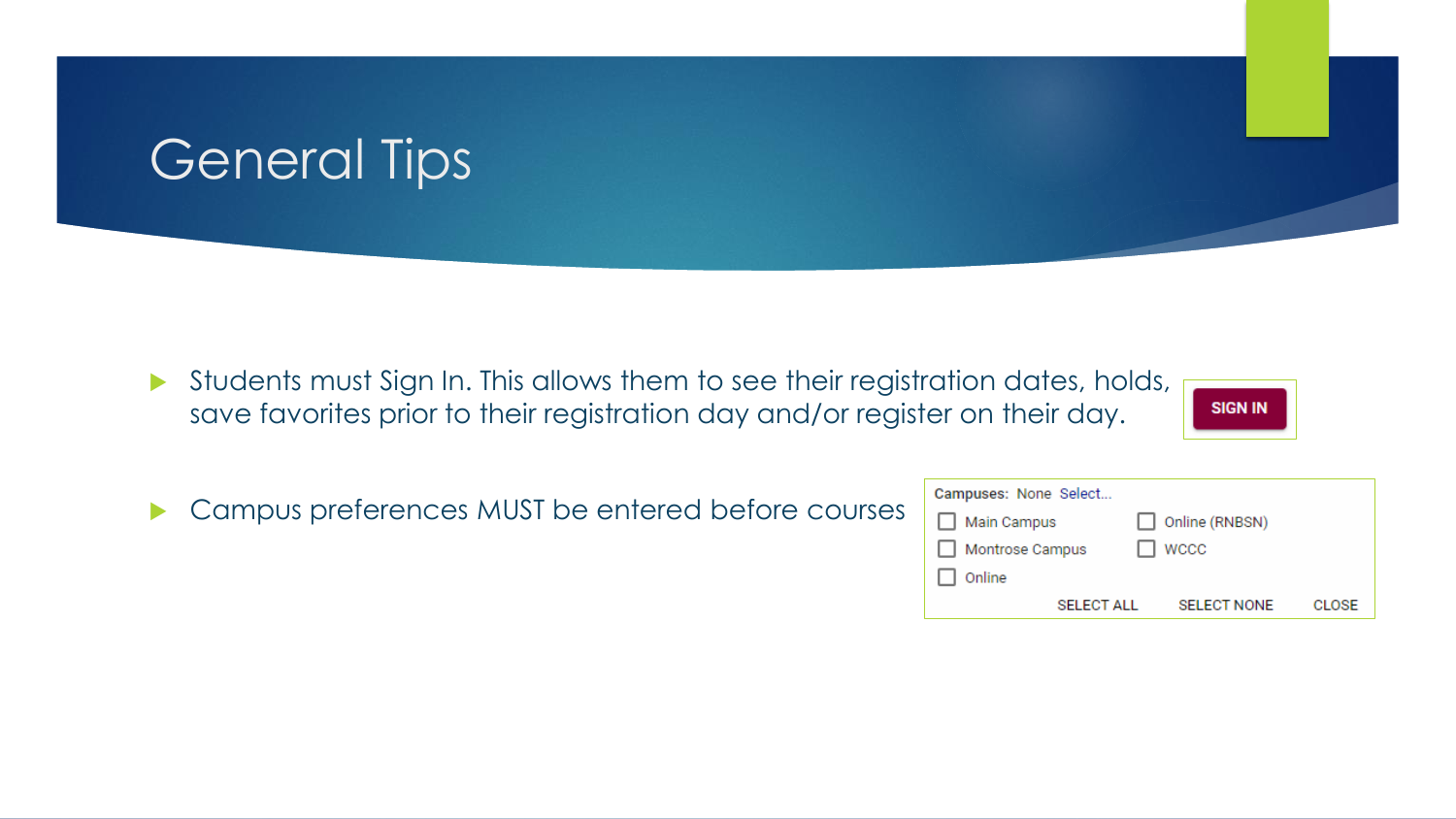### How to access the new product?

From Mavzone on the Registration Link [www.coloradomesa.edu/register](http://www.coloradomesa.edu/register)

Or directly at register.coloradomesa.edu New Product



went to complete marke regainable and more.

Look up dan

**EVERAGE** 

₩

View your schedule

arman

Classic Registration

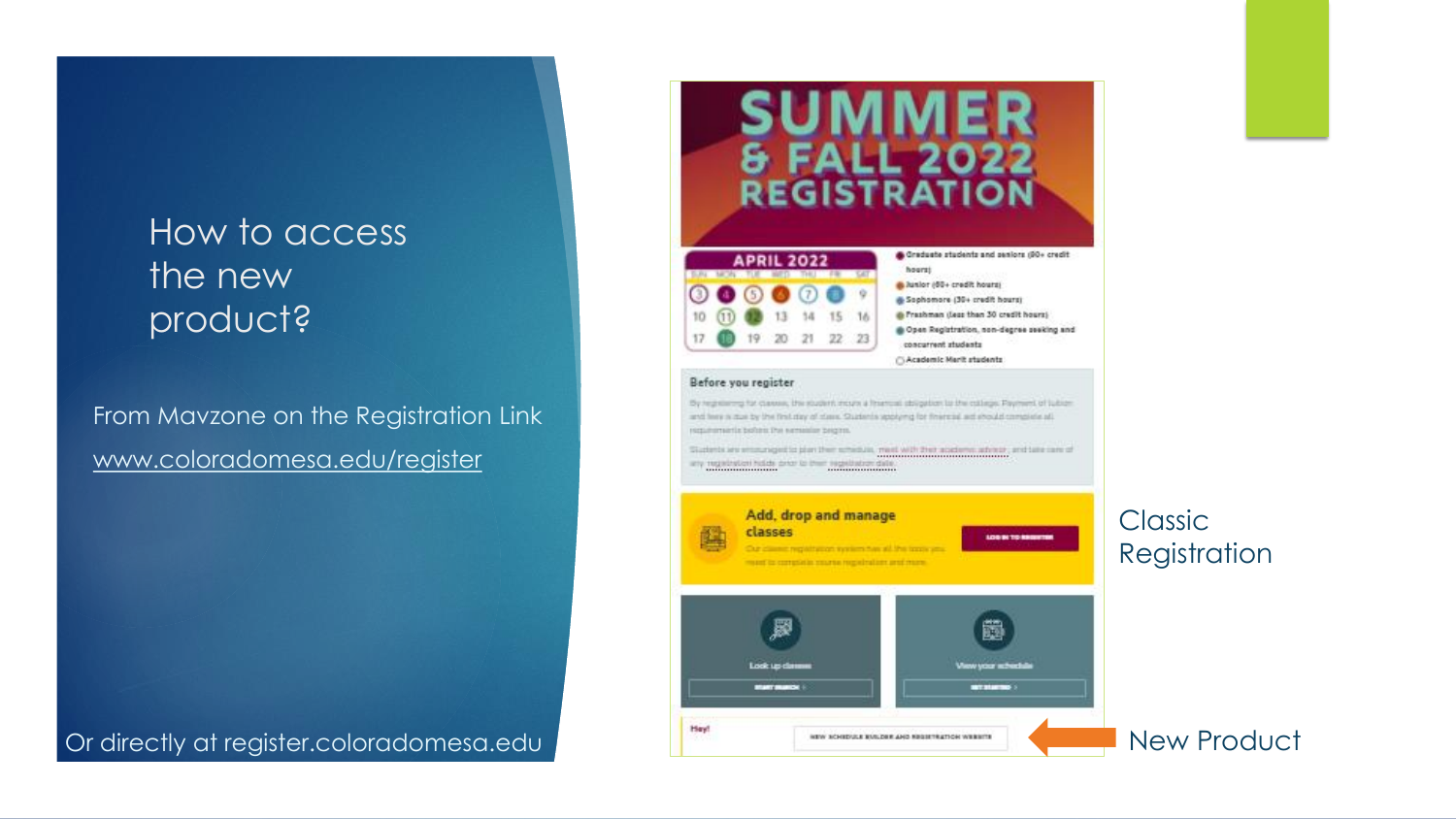### Basic Steps

#### Initial Screen

- Sign In
- Click Continue

#### Select Term

Student view shows

- Holds & Help Link
- Registration Dates

#### Schedule Builder Page

Select Campuses Enter Courses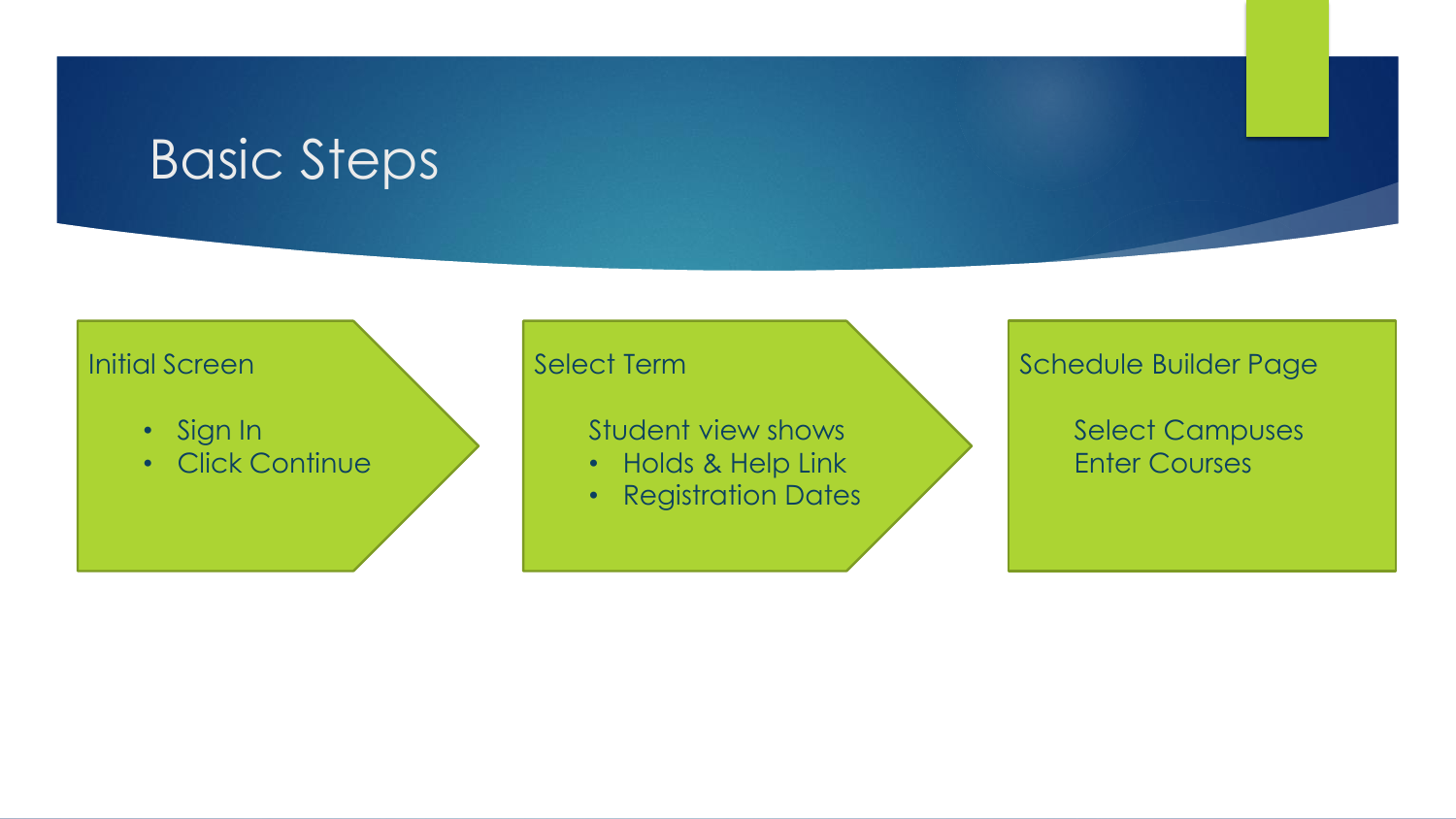## Enter Courses

| Begin typing a course code or name that<br>you would like to take.<br>Example: ENGL 111, or BIOL 209 |                    |  |
|------------------------------------------------------------------------------------------------------|--------------------|--|
| Select Course<br>Subject, Title, Instructor                                                          | Advanced<br>Search |  |
|                                                                                                      |                    |  |
|                                                                                                      |                    |  |
|                                                                                                      |                    |  |

You can courses by any of the following:

- Course abbreviation (ENGL 111)
- Keyword or Course title (Hiking, Forensics, etc). Searches all classes for the term and the course descriptions
- Instructor name
- CRN. Enter the CRN and it will add the course and pin it in the grid.
- Advanced Search
	- Part of Term (Jterm, First Mod)
	- Essential Learning Category Add search Level as "Section level", then use the Essential Learning drop down.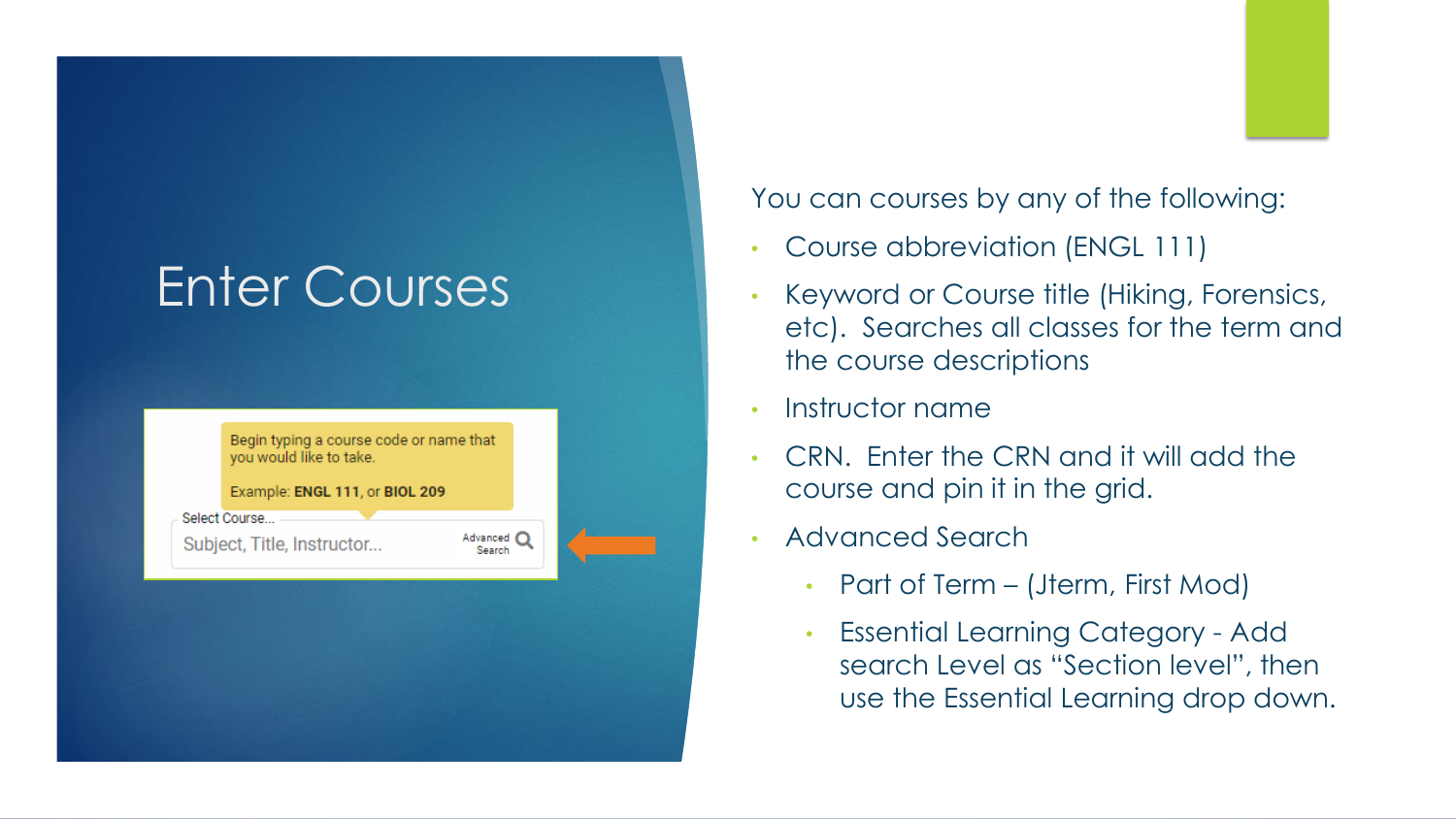### Reorder the Schedule Results



- This does not reduce the number of schedule options
- Simply reorders them to show those that match the best starting at option 1 of  $\_\_$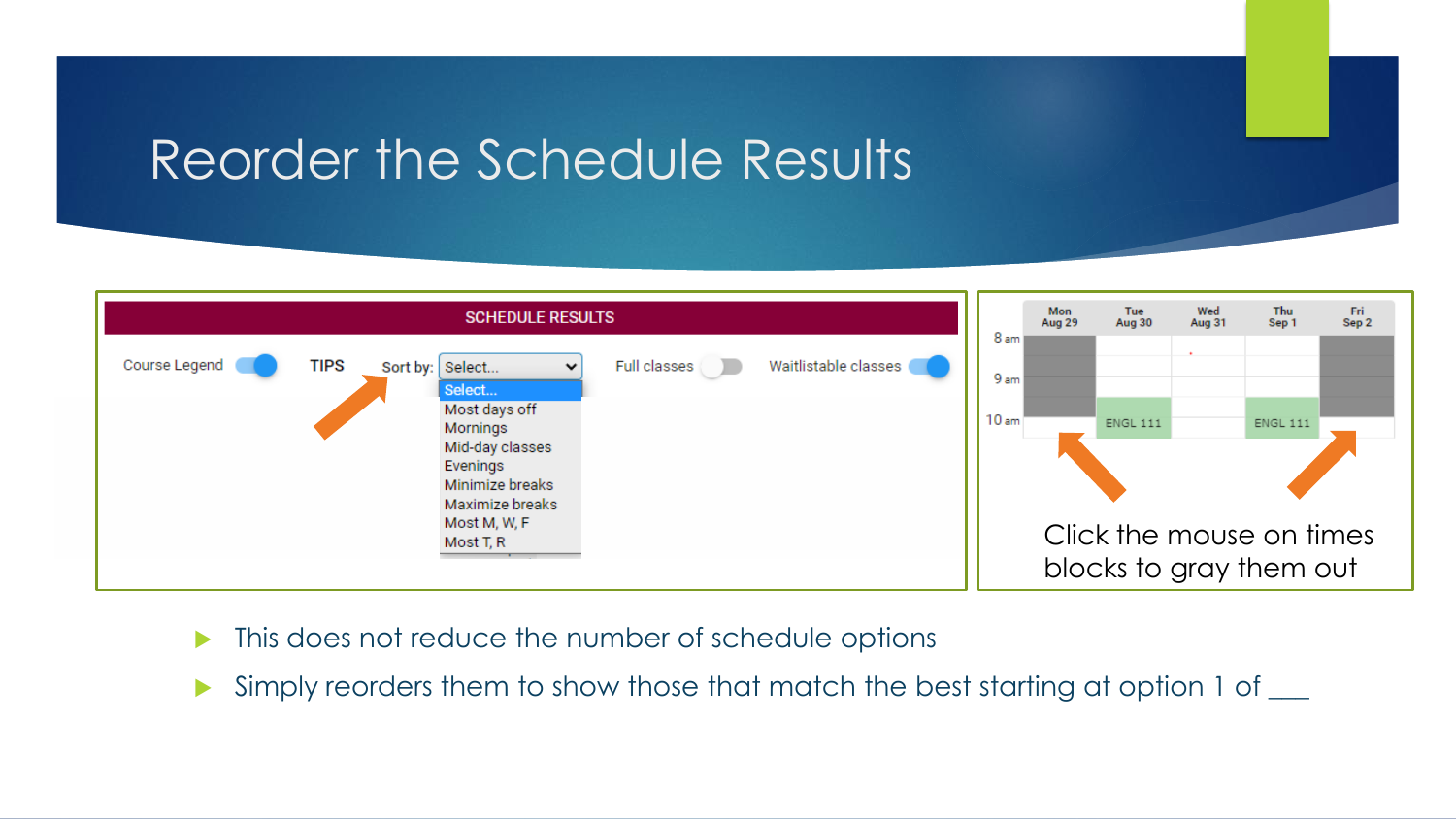### Too many Results?

#### Focus on one course

#### Uncheck all courses except one

| ✓ | <b>ENGL</b><br>111  | <b>ENGLISH COMPOSITION</b><br>Main Campus<br>Sections (35) $\vee$ |  |
|---|---------------------|-------------------------------------------------------------------|--|
|   | <b>PSYC</b><br>150  | <b>GENERAL PSYCHOLOGY</b><br>Main Campus<br>Sections (9) $\vee$   |  |
|   | <b>MATH</b><br>113  | <b>COLLEGE ALGEBRA</b><br>Main Campus<br>Sections (14) $\vee$     |  |
|   | <b>KINA</b><br>169A | <b>FLOW YOGA</b><br>Main Campus<br>Sections (2) $\vee$            |  |

#### Then click the time grid to pin it



Do the same with other courses

### Uncheck campuses

Example, if the students wants this in person. In the left-hand course list:



Uncheck Online

#### Select Mod Dates

Student prefers first mod courses



Select First Mod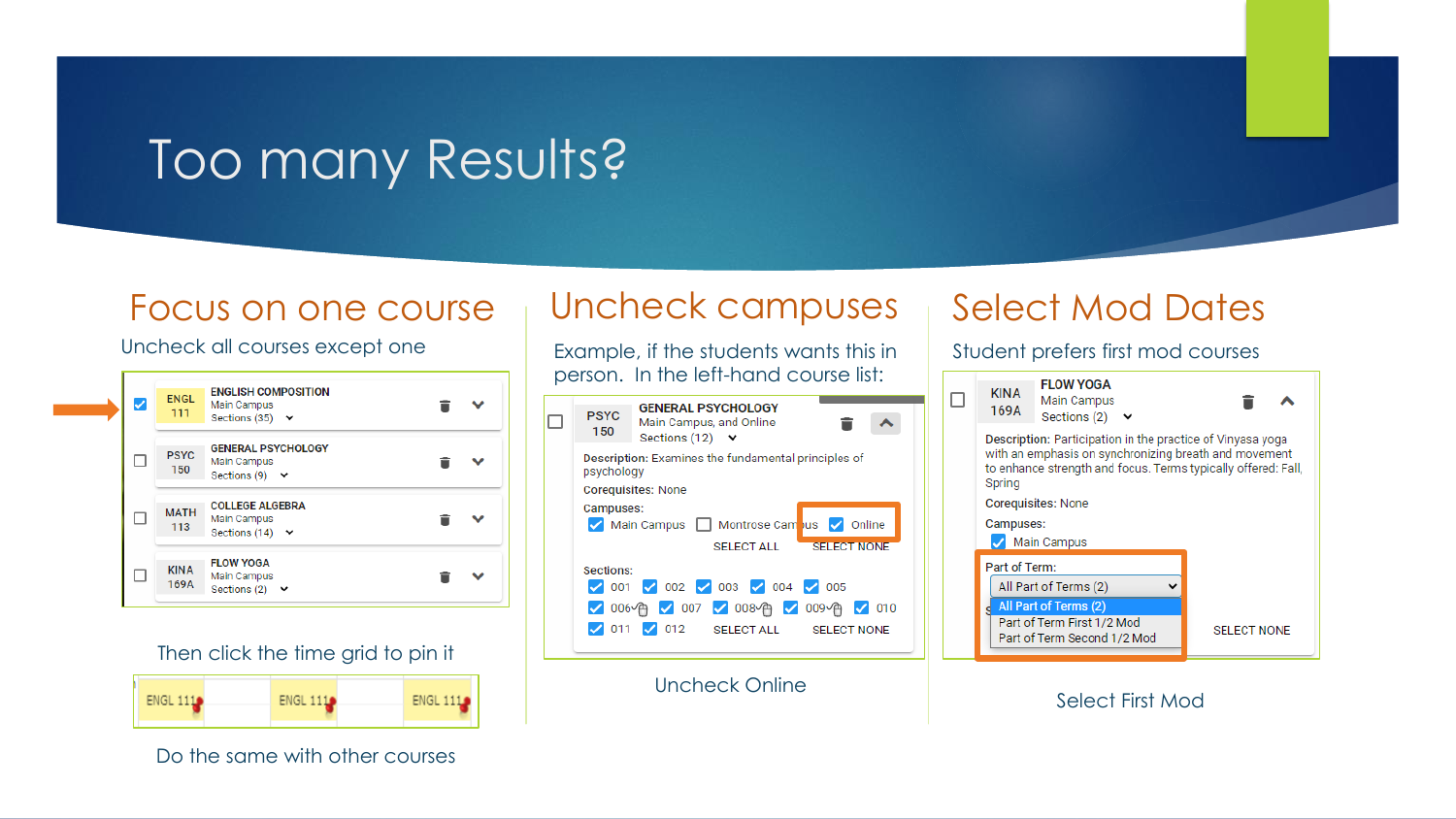### Coming later this summer …..

- **Links to DegreeWorks will be added.** 
	- Add classes from a DegreeWorks view
	- Add a list of classes from a pre-saved DegreeWorks Plan
- Advisor functions for recommended schedules. These will show when the student first log in. Use cases:
	- All students in their second semester in a specific WCCC program
	- Cohort programs such as nursing, radiology, athletic training, etc
	- **Helping a transfer student**